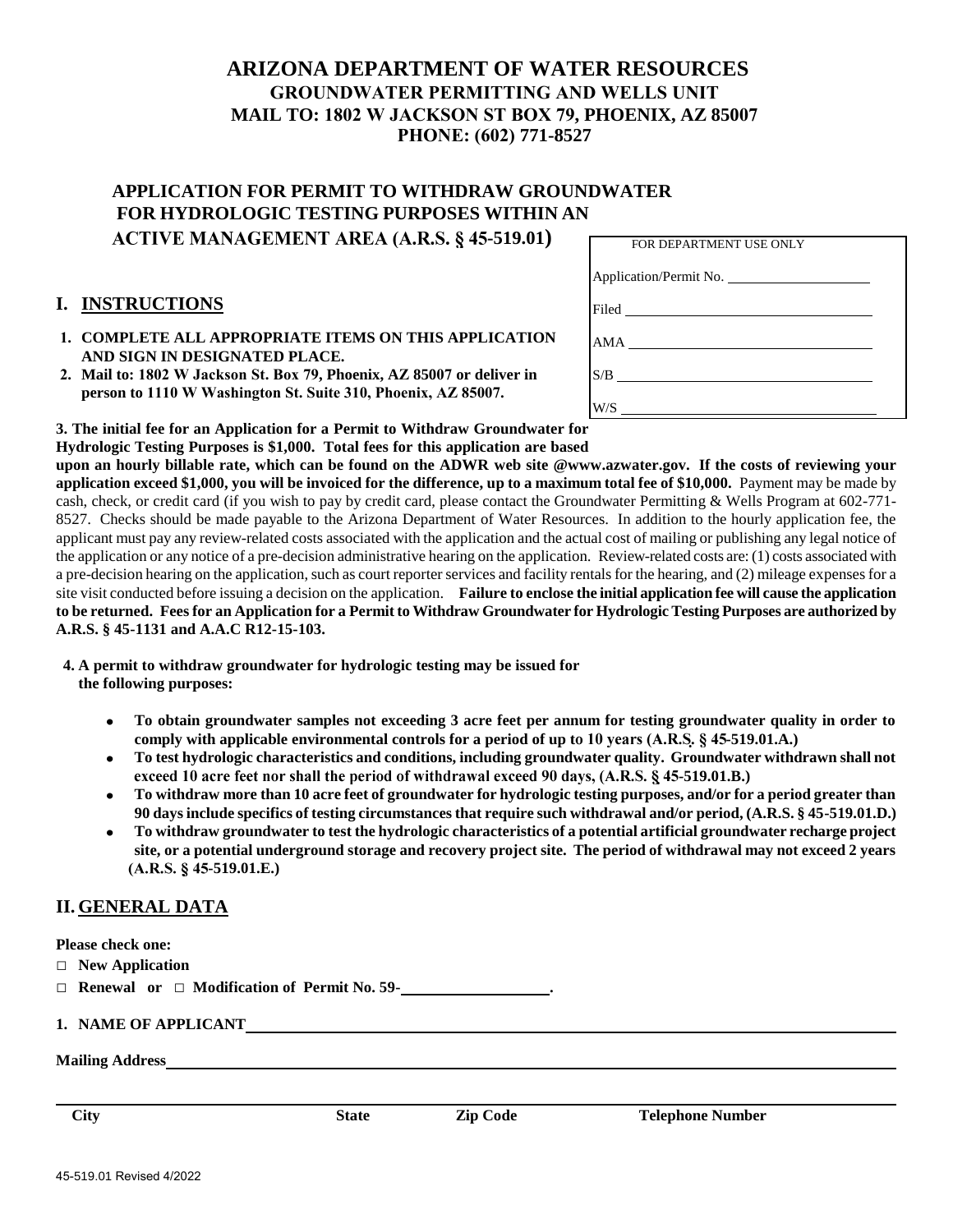## **2. NAME OF LAND OWNER where groundwater will be withdrawn**

|                                             |                                                                                                  |          |              | <b>Telephone Number</b>                                                                                                                                                                                                                              |                        |
|---------------------------------------------|--------------------------------------------------------------------------------------------------|----------|--------------|------------------------------------------------------------------------------------------------------------------------------------------------------------------------------------------------------------------------------------------------------|------------------------|
|                                             | 3. Parcel $\#(s)$ :                                                                              |          |              |                                                                                                                                                                                                                                                      |                        |
| 4. Groundwater will be withdrawn within the |                                                                                                  |          |              | _sub-basin of the                                                                                                                                                                                                                                    |                        |
|                                             | <b>Active Management Area.</b> Active Management Area.                                           |          |              |                                                                                                                                                                                                                                                      |                        |
|                                             |                                                                                                  |          |              |                                                                                                                                                                                                                                                      |                        |
| use if applicable.                          |                                                                                                  |          |              | 6. Please state how the groundwater withdrawn will be put to beneficial use and the groundwater right number for that                                                                                                                                |                        |
|                                             |                                                                                                  |          |              | 7. If applicant cannot reasonably put the withdrawn groundwater to a beneficial use or provide it to a rightholder, explain why.                                                                                                                     |                        |
|                                             |                                                                                                  |          |              |                                                                                                                                                                                                                                                      |                        |
|                                             |                                                                                                  |          |              | 9. Name and mailing address of the owner of the land where groundwater will be used:                                                                                                                                                                 |                        |
| <b>Mailing Address</b>                      | <b>City</b>                                                                                      |          | <b>State</b> | <b>Zip Code</b>                                                                                                                                                                                                                                      | Telephone No.          |
|                                             | 10. Total amount of groundwater for which application is being made: ________________ acre-feet. |          |              |                                                                                                                                                                                                                                                      |                        |
|                                             | 11. Anticipated actual duration of the hydrologic testing: _____________ Days.                   |          |              |                                                                                                                                                                                                                                                      |                        |
|                                             |                                                                                                  |          |              | 12. Requested duration of the hydrologic testing permit: _____________ Months. Please note: For new wells to be drilled, the<br>drilling authority will be issued for the same duration in months that the hydrologic testing period will be issued. |                        |
| (please be specific):                       |                                                                                                  |          |              | 13. State the testing circumstances that require withdrawals in excess of 10 acre feet or a testing period for more than 90 days                                                                                                                     |                        |
|                                             |                                                                                                  |          |              | 14. Indicate the system by which the groundwater withdrawn for a test involving a potential recharge or storage and recovery                                                                                                                         |                        |
|                                             | 15. Groundwater to be withdrawn by means of:                                                     |          |              |                                                                                                                                                                                                                                                      |                        |
|                                             | A. WELLS ALREADY IN EXISTENCE:                                                                   |          |              |                                                                                                                                                                                                                                                      |                        |
| <b>Registration No.</b>                     |                                                                                                  | Location | Depth        | <b>Diameter of Casing</b>                                                                                                                                                                                                                            | <b>Casing Material</b> |
|                                             |                                                                                                  |          |              |                                                                                                                                                                                                                                                      |                        |
|                                             |                                                                                                  |          |              |                                                                                                                                                                                                                                                      |                        |

45-519.01 Revised 4/2022